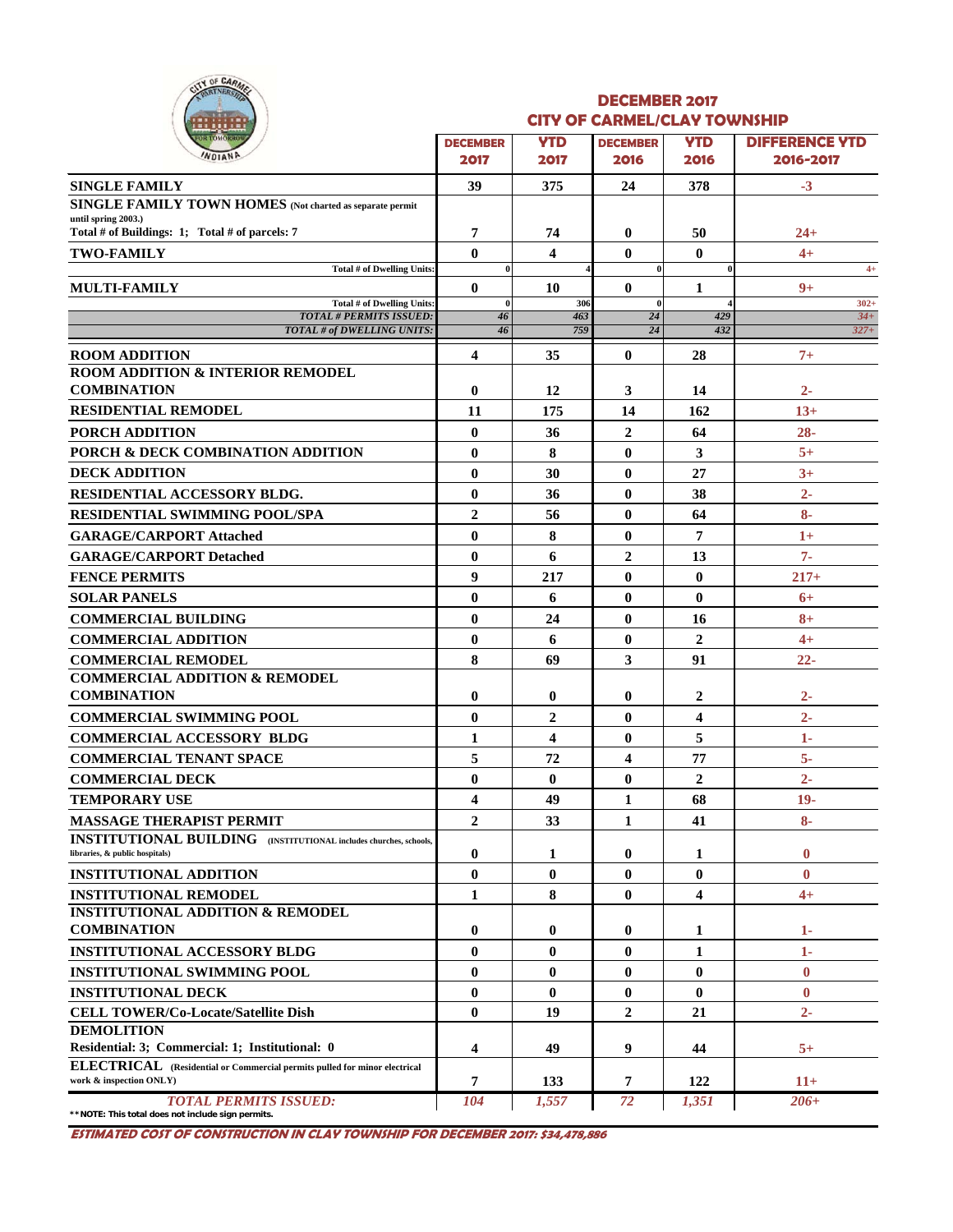# **D.O.C.S. BUILDING & SIGN ACTIVITY DECEMBER 2017**

#### **COMMERCIAL, INSTITUTIONAL, & MULTI-FAMILY - NEW STRUCTURES, ACCESSORY BUILDINGS, ADDITIONS, TENANT FINISHES, REMODELS, POOLS, DECKS (Institutional includes churches, schools & libraries)**

#### **Type of Construction \_\_\_ \_\_\_\_\_\_\_\_\_\_\_\_Total Permits Issued**

### **PERMITS ISSUED**

| <b>COMMERCIAL ACCESSORY STRUCTURE:</b>                                           |  |
|----------------------------------------------------------------------------------|--|
| . Crooked Stick Golf Club Maintenance Building, 11128 Crooked Stick Ln.          |  |
|                                                                                  |  |
| <b>COMMERCIAL TENANT FINISH / REMODEL:</b>                                       |  |
| $\bullet$ Props CPA, 10425 Commerce Dr. #110                                     |  |
| <b>• Batteries Plus,</b> 1364 S. Rangeline Rd.                                   |  |
| • Carmel Auto Gallery, 488 Gradle Dr.                                            |  |
| • IN Logo Sign Group, 600 E. $96^{th}$ St. #460                                  |  |
| • Common Area Renovation, 101 E. Carmel Dr.                                      |  |
| • REI Real Estate, 11711 N. Pennsylvania St. #200                                |  |
| • Kroger, 10679 N. Michigan Rd.                                                  |  |
| $\bullet$ APTEAN, 645 W. Carmel Dr. #180                                         |  |
| • Star Financial, 140 E. Carmel Dr.                                              |  |
| <b>• Quontic Bank,</b> 11595 N. Meridian St. 7 <sup>th</sup> Floor               |  |
| • Delaware Life, 301 Pennsylvania Parkway 1st Floor                              |  |
| • Availity, 510 E. 96 <sup>th</sup> St. 1 <sup>st</sup> & 4 <sup>th</sup> Floors |  |
| • Mid America Clinical Labs, 13420 N. Meridian St. #140                          |  |
|                                                                                  |  |
|                                                                                  |  |
| <b>INSTITUTIONAL REMODEL:</b>                                                    |  |

● **Orchard Park Church,** 1605 E. 106th St.

### **COMMERCIAL CERTIFICATES OF OCCUPANCY ISSUED**

## **COMMERCIAL NEW STRUCTURE:….……..….……………..……………………………..………….….……...…………………………..….1**

● **Pedcor Square Building 5,** 385 City Center Dr.

#### **COMMERCIAL TENANT FINISH / REMODEL:……………..………………………..…………….……...…………………………...……...11**

- **Baldwin & Lyons,** 111 Congressional Blvd. 2nd Floor
- **KMBS,** 250 E. 96th St. #420
- **IU Health Dermatology,** 11590 N. Meridian St. #450
- **Solidcore,** 14311 Clay Terrace Blvd. #120
- **Forever 21,** 14550 Clay Terrace Blvd. #125
- **Fidelity Investments,** 14405 Clay Terrace Blvd. #150
- **MRI Build Out,** 11700 N. Meridian St.
- **First Floor Third Base,** 701 City Center Dr.
- **Expedient Data Center,** 701 Congressional Blvd.
- **Encore Sotheby's Suite,** 12411 Pennsylvania St.
- **Massage Luxe at The Bridges,** 11529 N. Spring Mill Rd. #200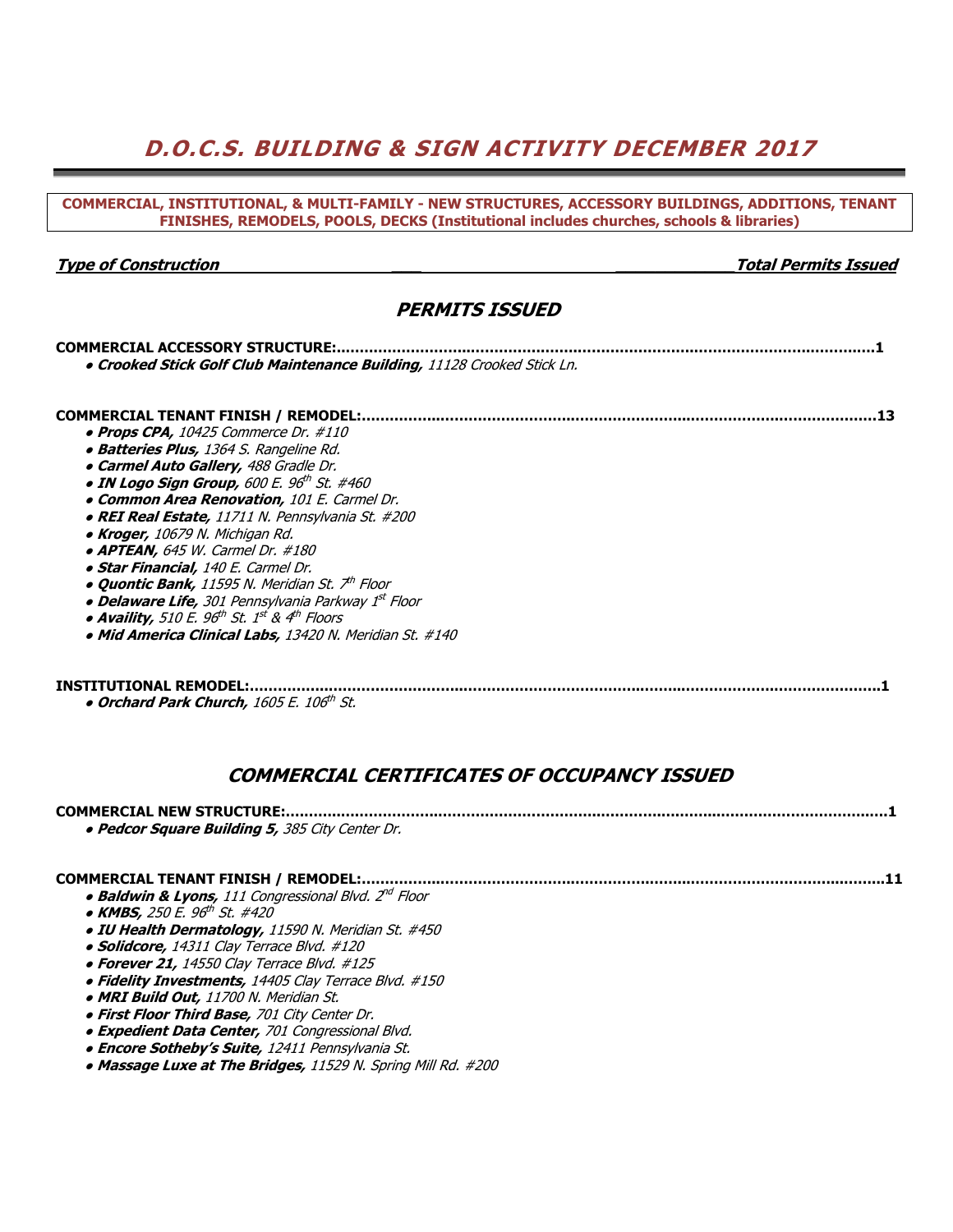# **D.O.C.S. BUILDING & SIGN ACTIVITY DECEMBER 2017**

|                                                                                                                         | <b>DEC 2017</b> | <b>DEC 2016</b> |
|-------------------------------------------------------------------------------------------------------------------------|-----------------|-----------------|
| <b>TOTAL BUILDING PERMITS ISSUED:</b> (EXCLUDING Water, Sewer, and Sign Permits)                                        | 104             | 72              |
| <b>TOTAL FENCE PERMITS ISSUED:</b>                                                                                      | 9               | --              |
| <b>TOTAL SIGN PERMITS:</b> (Does not include signs approved for/with the issuance/guidelines of a Temporary Use permit) | 25              | 13              |
| <b>BUILDING INSPECTIONS PERFORMED:</b>                                                                                  | 472             | 431             |
| <b>BUILDING PLAN REVIEWS:</b>                                                                                           | 77              | 61              |
| <b>PUBLIC REQUEST FOR INFORMATION (RFI):</b>                                                                            | 12              | 12              |

# **D.O.C.S. NEWS AND NOTES DECEMBER 2017**

**● David Littlejohn attended a CIRTA meeting at MIBOR on December 5 and Indianapolis Metro Planning Organization meeting on December 12.**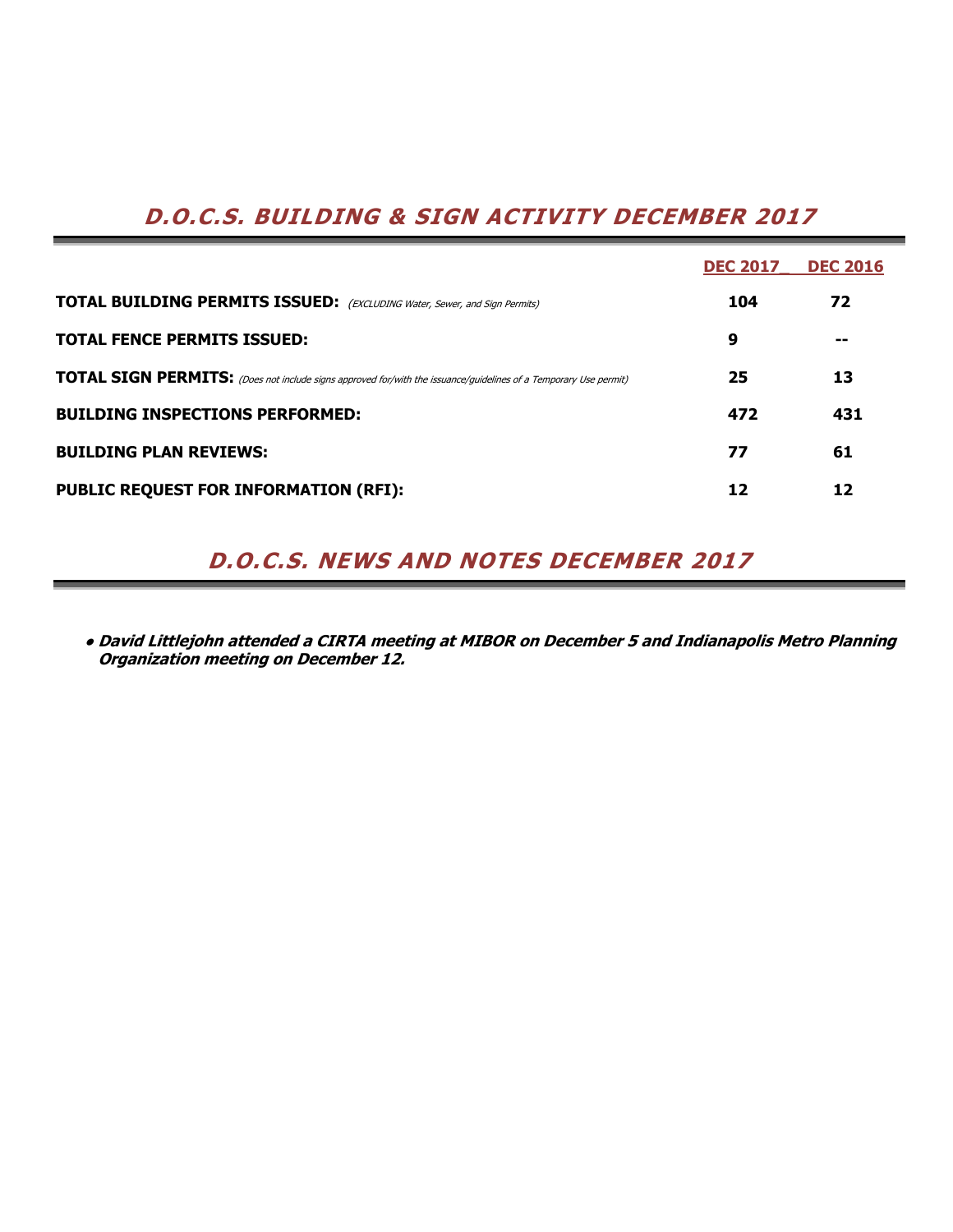## **D.O.C.S. CODE ENFORCEMENT ACTIVITY DECEMBER 2017**

### **CODE ENFORCEMENT TASK REPORT SUMMARY FOR DECEMBER 2017**

| <b>COMPLAINTS RECEIVED</b><br>FMAIL<br>"MY CARMEL" APP<br><b>PHONE</b><br><b>REFERRAL</b><br><b>STAFF</b><br><b>WALK-IN</b> | <b>TOTAL:</b><br>0<br>h<br>17<br>0 | <b>INSPECTION STATISTICS</b><br><b>NEW CASES</b><br>INITIAL INSPECTIONS<br>ABATEMENT<br>INITIAL VIOLATION NOTICE<br><b>RE-INSPECTIONS</b><br><b>CLOSED CASES</b> | <b>TOTAL:</b><br>26<br>19<br>4<br>44<br>22 |                                       |
|-----------------------------------------------------------------------------------------------------------------------------|------------------------------------|------------------------------------------------------------------------------------------------------------------------------------------------------------------|--------------------------------------------|---------------------------------------|
| <b>INSPECTIONS BY AREA</b><br><b>NEW CASES</b><br>INITIAL INSPECTIONS<br><b>RE-INSPECTIONS</b><br><b>CLOSED CASES</b>       | <b>WEST</b><br>8<br>6              | <b>CENTRAL</b><br>15<br>13                                                                                                                                       | <b>EAST</b><br>11<br>8<br>23<br>6          | <b>TOTAL:</b><br>26<br>19<br>44<br>22 |

### **CODE ENFORCEMENT MONTHLY REPORT FOR DECEMBER 2017**

| <b>TYPE OF COMPLAINT/VIOLATION</b> | <b>NEW CASES</b> | <b>TYPE OF COMPLAINT/VIOLATION</b>  | <b>NEW CASES</b> |
|------------------------------------|------------------|-------------------------------------|------------------|
| <b>BUILDING CODE VIOLATIONS</b>    |                  | PROPERTY MAINTENANCE                | 0                |
| COMMERCIAL VEHICLE                 |                  | RECREATIONAL VEHICLE                |                  |
| <b>DUMPSTER</b>                    | 0                | RIGHT-OF-WAY OBSTRUCTION            | 0                |
| <b>FARM ANIMALS</b>                | 0                | <b>SIDEWALK</b>                     |                  |
| <b>FENCE VIOLATION</b>             |                  | <b>SIGNS</b>                        | 96               |
| <b>GRASS OR WEEDS</b>              |                  | TRASH/DEBRIS                        |                  |
| <b>HOME OCCUPATION</b>             |                  | UNSAFE BUILDING                     |                  |
| NOISE REGULATIONS                  |                  | VEHICLE ON DISPLAY, ON LAWN OR JUNK |                  |
| OPEN AND ABANDONED                 | $\Omega$         | ZONING USE VIOLATIONS               | O                |
| <b>OUTDOOR STORAGE</b>             |                  | <b>OTHER</b>                        | <sup>0</sup>     |
| PARKING IN LAWN/GREENBELT          |                  | <b>TOTAL</b>                        | 121              |
|                                    |                  |                                     |                  |

#### **FORECLOSURE MONITORING SUMMARY FOR DECEMBER 2017**

| <b>COMPLAINTS RECEIVED</b> | <b>TOTAL:</b> |
|----------------------------|---------------|
| NEW CASES                  |               |
| INITIAL INSPECTIONS        |               |
| ABATEMENT                  | O             |
| INITIAL VIOLATION NOTICE   | $\mathcal{P}$ |
| RE-INSPECTIONS             | 25            |
| CLOSED CASES               |               |

| <b>FORECLOSURE STATISTICS</b> | <b>WEST</b> | <b>CENTRAL</b> | <b>EAST</b> | <b>TOTAL:</b> |
|-------------------------------|-------------|----------------|-------------|---------------|
| NEW CASES                     |             |                |             |               |
| INITIAL INSPECTIONS           |             |                |             |               |
| RE-INSPECTIONS                |             | b              |             | 25            |
| <b>CLOSED CASES</b>           |             |                |             |               |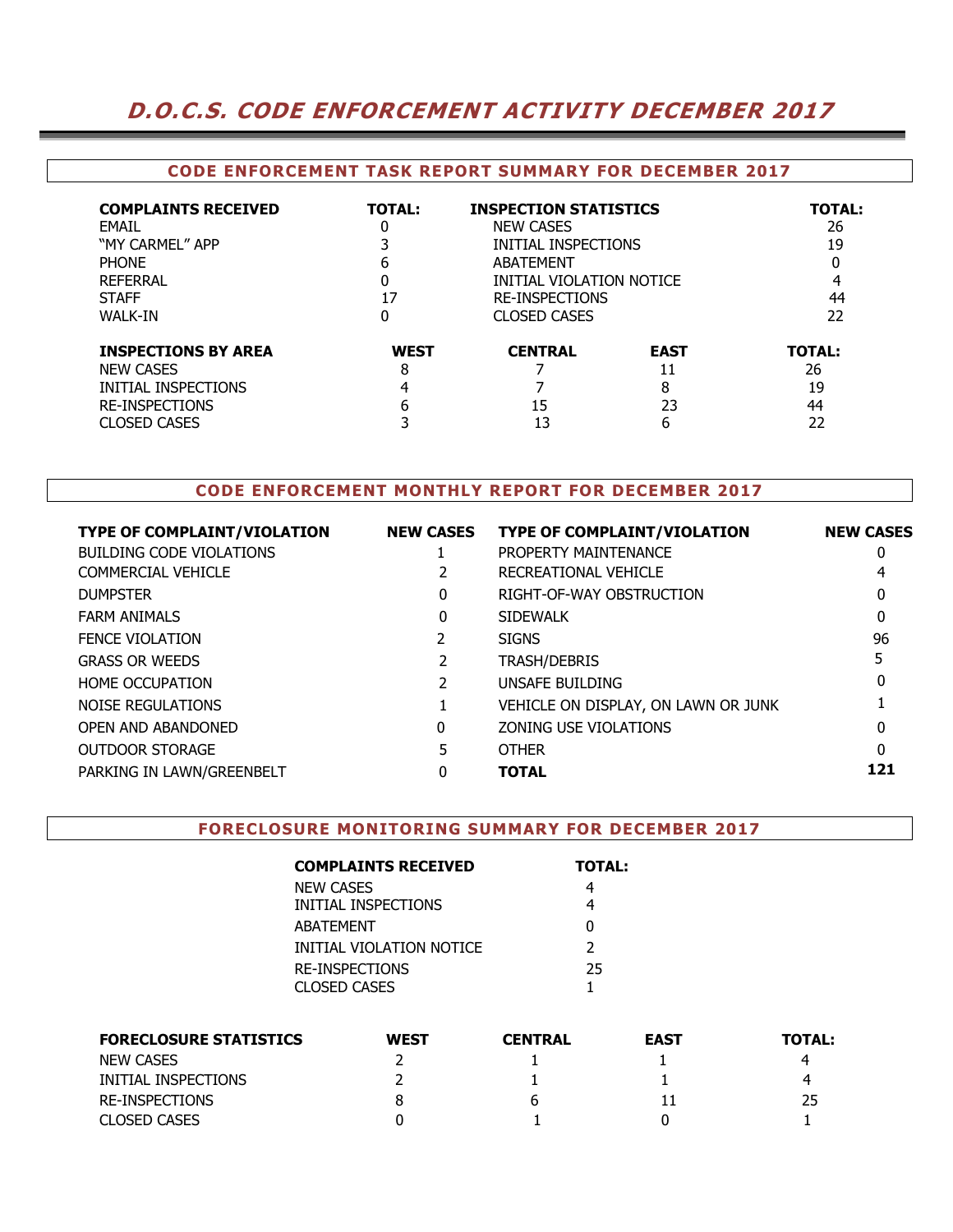#### DEPARTMENT OF COMMUNITY SERVICES INCOME REPORT DECEMBER 1-31, 2017



| <b>TRANSACTION TYPE:</b>                                                                                                                                                       | <b>TRANSACTIONS:</b> | <b>TRANSACTIONS:</b>               |
|--------------------------------------------------------------------------------------------------------------------------------------------------------------------------------|----------------------|------------------------------------|
| <b>BUILDING PERMITS:</b> [Building permits includes the fee for full Certificate of Occupancy (C/O) or Substantial<br>Completion (C.S.C.) that will be issued, when required.] | 58                   | \$<br>107,999.90                   |
| <b>DEMOLITION PERMITS:</b>                                                                                                                                                     | 4                    | \$<br>1,328.00                     |
| ELECTRICAL PERMITS: (Separate electrical/meter inspections-no other work being done.)                                                                                          | 0                    | \$                                 |
| <b>LATE FEES:</b>                                                                                                                                                              | 0                    | \$                                 |
| <b>MASSAGE THERAPIST PERMITS/RENEWALS:</b>                                                                                                                                     | 3                    | \$<br>60.00                        |
| RE-INSPECTION, ADDITIONAL INSPECTION, AND/OR TEMPORARY C/O /                                                                                                                   | 65                   | \$<br>24,082.35                    |
| C.S.C. FEES:                                                                                                                                                                   |                      |                                    |
| PLAN AMENDMENT: (COMMERCIAL/INSTITUTIONAL)                                                                                                                                     | 0                    | \$                                 |
| PLAN AMENDMENT: (RESIDENTIAL)                                                                                                                                                  | 4                    | \$<br>902.10                       |
| <b>SPECIAL EVENT PERMITS:</b>                                                                                                                                                  | 1                    | \$<br>172.00                       |
| <b>TEMPORARY USE PERMITS/EXTENSIONS:</b>                                                                                                                                       | 0                    | \$                                 |
| <b>APPEALS:</b>                                                                                                                                                                | 0                    | \$<br>۰                            |
| <b>DUPLICATE PLACARDS:</b>                                                                                                                                                     | 4                    | \$<br>76.00                        |
| <b>FENCE PERMITS:</b>                                                                                                                                                          | 10                   | \$<br>500.00                       |
| FENCE LIABILITY WAIVER: (Paid to Hamilton County)                                                                                                                              | 8                    | \$<br>224.00                       |
| <b>ABATEMENT:</b>                                                                                                                                                              | 0                    | \$                                 |
| ADLS:                                                                                                                                                                          | 0                    | \$                                 |
| <b>ADLS AMENDMENT:</b>                                                                                                                                                         | 2                    | \$<br>214.00                       |
| <b>COMMITMENT AMENDMENT:</b>                                                                                                                                                   | 0                    | \$                                 |
| <b>DEVELOPMENT PLAN:</b>                                                                                                                                                       | $\Omega$             | \$                                 |
| <b>DEVELOPMENT PLAN AMENDMENT:</b>                                                                                                                                             | 1                    | \$<br>2,270.16                     |
| <b>HPR REVIEW:</b>                                                                                                                                                             | 0                    | \$<br>٠                            |
| <b>ORDINANCE AMENDMENT:</b>                                                                                                                                                    | 0                    | \$<br>۰                            |
| <b>PLAT VACATE:</b>                                                                                                                                                            | 0                    | \$<br>$\overline{\phantom{0}}$     |
| <b>PRIMARY PLAT:</b>                                                                                                                                                           | 0                    | \$                                 |
| <b>PRIMARY PLAT AMENDMENT:</b>                                                                                                                                                 | 0                    | \$                                 |
| <b>PUD ORDINANCES:</b>                                                                                                                                                         | 0                    | \$                                 |
| <b>REZONE:</b>                                                                                                                                                                 | 0                    | \$                                 |
| <b>ADDITIONAL WAIVER:</b>                                                                                                                                                      | 0                    | \$<br>$\qquad \qquad \blacksquare$ |
| <b>SDR SITE PLAN REVIEW:</b>                                                                                                                                                   | 1                    | \$<br>167.00                       |
| <b>SECONDARY PLAT/REPLAT:</b>                                                                                                                                                  | $\overline{2}$       | \$<br>826.00                       |
| <b>SUBDIVISION WAIVER:</b>                                                                                                                                                     | 0                    | \$                                 |
| <b>MISC. ZONING WAIVER:</b>                                                                                                                                                    | $\Omega$             | \$                                 |
| <b>TAC ONLY:</b>                                                                                                                                                               | 0                    | \$                                 |
| <b>DEVELOPMENT STANDARDS VARIANCE:</b>                                                                                                                                         | 4                    | \$<br>۰.<br>2,091.00               |
| <b>HEARING OFFICER REVIEW:</b>                                                                                                                                                 | 0                    | \$                                 |
| <b>SPECIAL EXCEPTION VARIANCE:</b>                                                                                                                                             | 0                    | \$                                 |
|                                                                                                                                                                                | 0                    |                                    |
| <b>SPECIAL USES: (Includes Special Use Amendments)</b>                                                                                                                         |                      | \$                                 |
| <b>USE VARIANCE:</b>                                                                                                                                                           | 1                    | \$<br>101.00                       |
| <b>SIGN PERMITS:</b>                                                                                                                                                           | 18                   | \$<br>4,787.18                     |
| <b>ZONING DETAILS/LETTER:</b>                                                                                                                                                  | 2                    | \$<br>202.00                       |
| PARK & RECREATION IMPACT FEE: (PRIF)<br><b>TOTALS:</b>                                                                                                                         | 39                   | \$<br>100,737.00                   |
| <b>GENERAL FUND #101:</b>                                                                                                                                                      |                      | \$<br>146,002.69                   |
| PRIF ACCOUNT # 106:                                                                                                                                                            |                      | \$<br>100,737.00                   |
| <b>UTILITY FEES:</b> (Sewer/Water permits)                                                                                                                                     |                      | \$<br>120,441.00                   |
| <b>TOTAL DEPOSIT:</b>                                                                                                                                                          |                      | \$                                 |
|                                                                                                                                                                                |                      | 367,180.69                         |
| Last Month's General Fund Deposit:                                                                                                                                             |                      | \$<br>215,986.91                   |
| Last Month's Total Deposit:                                                                                                                                                    |                      | \$<br>851,871.91                   |

**NOTE: Receipts were deposited for 19 business days this month.**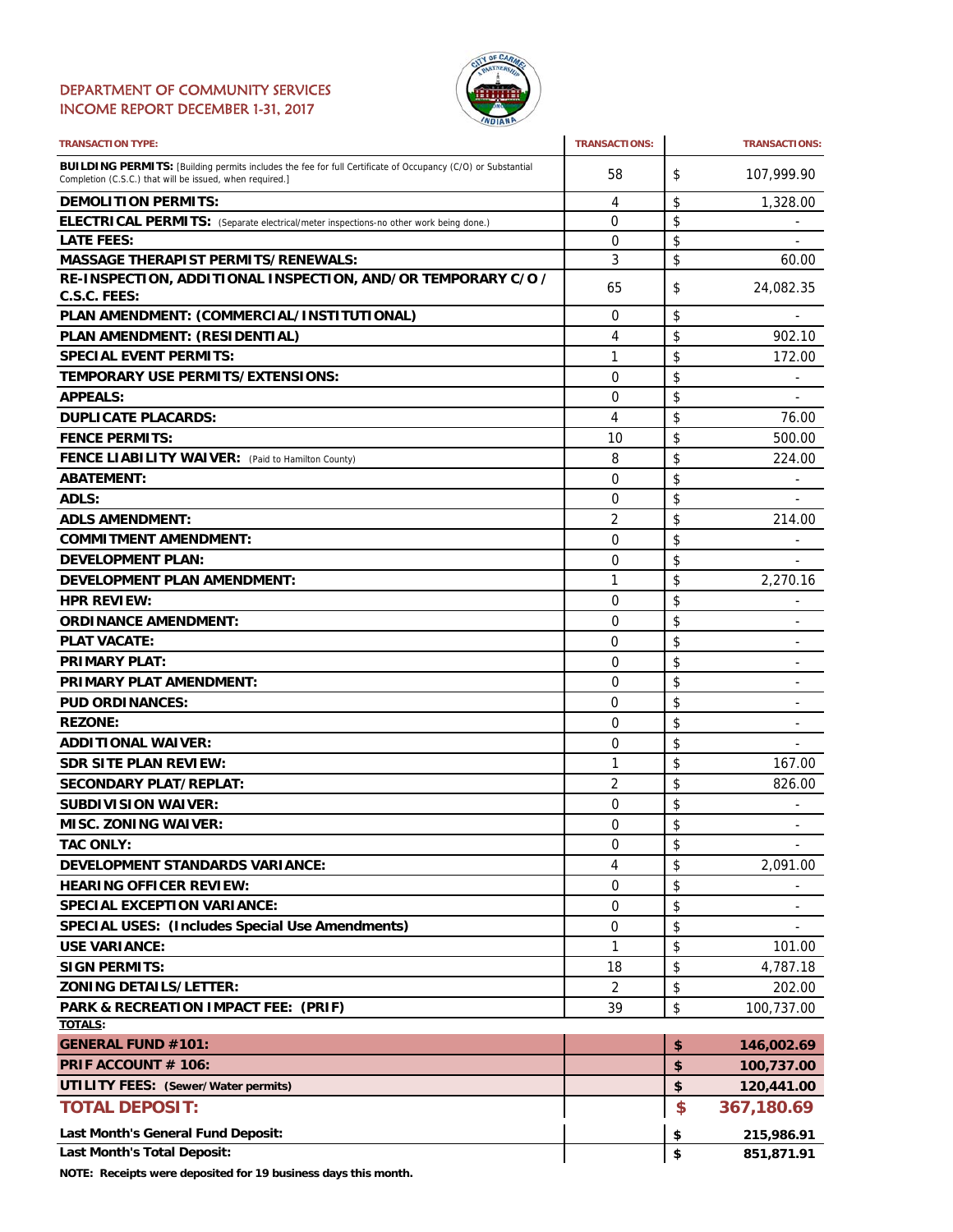## **City of Carmel Monthly Permits Issued Page 1**

#### Date: 1/3/2018

**Status(Stat Column) codes mean: O=Open/incomplete; C=Closed/completed (includes completed permits where C/O's are not issued-like demolition or separate electrical permits); E=Expired-project may or may not have been completed, but no inspections have been scheduled. V=VOID-Permit voided.**

| <b>Issue</b><br>Date | <b>Status</b> | Permit<br>NO.      | Subdiv Name                    | <b>Property Address</b>                      | Permit Type Description                                             | Estimated<br>Cost of<br>Construction | Sq Ft      | <b>Contractor Name</b>                       | <b>Contractor Address</b>      | Cont.City             | Cont.<br>State | Cont.<br>Zip   | Cont.Phone                     | Propety Owner (as listed<br>per applicant) | Owner Adrs                                 | Owner City          | Owner<br>State | Owner<br>Zip   |
|----------------------|---------------|--------------------|--------------------------------|----------------------------------------------|---------------------------------------------------------------------|--------------------------------------|------------|----------------------------------------------|--------------------------------|-----------------------|----------------|----------------|--------------------------------|--------------------------------------------|--------------------------------------------|---------------------|----------------|----------------|
| 12/01/17             |               | 7110001            | COOL CREEK NORTH               | 962 HAWTHORNE DR                             | <b>RESIDENTIAL REMODEL</b>                                          | \$30,000                             | 700        | BECKETT, C MATTHEW                           | 627 WESTMINSTER DR             | <b>VOBLESVILLE</b>    |                | 46060          | 317) 518-1064                  | AMBERT, MARK                               | <b>162 HAWTHORNE DR</b>                    | CARMEL              |                | 46033          |
|                      |               | 7110069            |                                | WORK DONE IN CLIENTS                         | MASSAGE THERAPIST PERMIT                                            | \$0                                  | $\Omega$   | <b>GREEN, SUZANNE</b>                        | 120 WOODSTOCK WAY              | <b>SHERS</b>          |                | 46037          | 317) 842-0203                  | ELF OWNED BUSINESSS                        | VORK DONE IN CLIENTS HOMES                 | <b>ARMEL</b>        |                | 46032          |
|                      |               | 7110096            | THE MEADOWS AT THE LEGACY      | <b>976 JOHN DICKINSON DR</b>                 | RESIDENTIAL SINGLE FAMILY DWELLING                                  | \$250,000                            | 3.733      | CALATLANTIC HOMES OF INDIANA                 | 9025 NORTH RIVER RD, SUITE 100 | <b>IDIANAPOLIS</b>    |                | 46240          | 17) 846-2783                   | <b>ALATLANTIC HOMES</b>                    | 025 N RIVER RD                             | <b>NDIANAPOLIS</b>  |                | 46240          |
|                      |               | 711011             | THE MEADOWS AT THE LEGACY      | 14108 KNIGHTSTOWN WA                         | RESIDENTIAL SINGLE FAMILY DWELLING                                  | \$250,000                            | 4.752      | CALATLANTIC HOMES OF INDIANA                 | 1025 NORTH RIVER RD. SUITE 100 | <b>IDIANAPOLIS</b>    |                | 46240          | 317) 846-2783                  | <b>ALATLANTIC HOMES</b>                    | 025 N RIVER RD                             | <b>INDIANAPOLIS</b> |                | 46240          |
|                      |               | 7110121            | THE MEADOWS AT THE LEGACY      | 4083 KNIGHTSTOWN DR E                        | RESIDENTIAL SINGLE FAMILY DWELLING                                  | \$250,000                            | 4,548      | CALATLANTIC HOMES OF INDIANA                 | 9025 NORTH RIVER RD, SUITE 100 | <b>IDIANAPOLIS</b>    |                | 46240          | 317) 846-2783                  | <b>ALATLANTIC HOMES</b>                    | 025 N RIVER RD                             | <b>INDIANAPOLIS</b> |                | 46240          |
| 12/04/17             |               | 7110090            | <b>NEWARK</b>                  | 035 OSWEGO RD                                | <b>DEMOLITION</b>                                                   | \$0                                  | $\sqrt{2}$ | <b>SIGMA BUILDERS</b>                        | <b>630 LISBORN DRIVE</b>       | ARMFI                 |                | 46032          |                                | RIDGEWATER MASTERS                         | 630 LISBORN DR                             | CARMEL              |                | 46033          |
|                      |               | 7110129            | JACKSON'S GRANT ON WILLIAMS CR | 499 JACKSONS GRANT BLVD                      | RESIDENTIAL SINGLE FAMILY DWELLING                                  | \$560,000                            | 4.861      | OLD TOWN DESIGN                              | 132 S RANGELINE RD STE 200     | ARMEL                 |                | 46032          | 317) 626-8486                  | SKONIECZKA, MICHAEL & SHANNON              | 3764 ROYAL SADDLE DF                       | <b>ARMEL</b>        |                | 46032          |
|                      |               | 7110134            | SPRING LAKE ESTATES            | 303 PINTAIL CT                               | RESIDENTIAL SINGLE FAMILY DWELLING                                  | \$241,809                            | 4.168      | <b>HALLMARK HOMES INC</b>                    | 433 F 53RD STRFT               | NDERSON               |                | 46013          | 65) 644-6566                   | OOTHUR, JOHNY ITTIARA                      | 1 GOLFVIEW DR APT I                        | CARMEL              |                | 46032          |
|                      |               | 7110135            | SUNRISE ON THE MONON           | 1492 DAYLIGHT DR                             | RESIDENTIAL SINGLE FAMILY DWELLING                                  | \$450,000                            | 4.559      | OLD TOWN DESIGN                              | 132 S RANGELINE RD STE 200     | ARMEL                 |                | 46032          | 317) 626-8486                  | <b>IPPEL LUKE &amp; AMY</b>                | 757 SAN MARCO PASS                         | <b>INDIANAPOLIS</b> |                | 46280          |
|                      |               | 7110140            | LAKES AT HAYDEN RUN. THE       | 13299 LORENZO BLVD                           | <b>FENCE PERMIT/INSPECTION</b>                                      | \$0                                  |            | AMERIFENCE                                   | 4340 HULL STREET               | NDIANAPOLIS           |                | 46226          |                                | <b>IICHAIL PECCHIA</b>                     | 3299 LORENZO BLVD                          | CARMEL              |                | 46074          |
|                      |               | 7120007            | <b>WINDPOINTE</b>              | 11717 WINDPOINTE PASS                        | <b>FENCE PERMIT/INSPECTION</b>                                      | \$0                                  | $\Omega$   | <b>BULLSEYE FENCE DESIGN INC.</b>            | PO BOX 941                     | JORI ESVILLE          |                | 46061-0941     | 317) 774-0197                  | <b>ASLIN, MICHAEL P &amp; JENNIFER A</b>   | <b>1717 WINDPOINTE PASS</b>                | <b>ARMEL</b>        |                | 46033          |
| 12/05/17             |               | 7110057            | MAPLE ACRES                    | 13715 MAPLE DR                               | RESIDENTIAL ADDITION-ROOM(S                                         | \$102,000                            | 1.502      | <b>RENOVATION PLUS</b>                       | SHADY LANE                     | <b>ARMEL</b>          |                | 16032          |                                | RUSE, PAUL                                 | 3715 MAPLE ST                              | CARMEL              |                | 46033          |
|                      |               | 7120016            | EMERALD CREST AT HAZEL DELL SU | 13136 TURQUOISE CIR                          | FENCE PERMIT/INSPECTION                                             | \$0                                  | $\sqrt{2}$ | GLIDDEN FENCE CO. INC                        | PO BOX 481                     | VESTFIELD             |                | 46074          | (317) 867-5140                 | AN BRONNENBERG                             | 3136 TURQUOISE CIR                         | CARMEL              |                | 46033          |
|                      |               | 7120017            | VILLAGE OF WESTCLAY            | 1741 BEAUFAIN ST                             | FENCE PERMIT/INSPECTION                                             | \$0                                  | $\Omega$   | BULLSEYE FENCE DESIGN INC.                   | PO BOX 941                     | <b>VOBLESVILLE</b>    |                | 46061-0941     | 317) 774-0197                  | ASMAN, KEVIN & TRISHA                      | 741 BEAUFAIN ST                            | CARMEL              |                | 46032          |
| 12/06/17             |               | 7110128            | <b>ASHMOOR</b>                 | 3532 MOORLAND LN                             | RESIDENTIAL SINGLE FAMILY DWELLING                                  | \$300,000                            | 8.352      | CALATLANTIC HOMES OF INDIANA                 | 9025 NORTH RIVER RD, SUITE 100 | <b>NDIANAPOLIS</b>    |                | 46240          | 317) 846-2783                  | <b>ALATLANTIC HOMES</b>                    | 025 N RIVER RD                             | NDIANAPOLIS         |                | 46240          |
|                      |               | 7110155            |                                | 313 E CARMEL DR                              | <b>TEMPORARY USE SPECIAL EVENT</b>                                  | \$0                                  |            | A CLASSIC RENTAL                             | 333 E 86TH ST                  | <b>IDIANAPOLIS</b>    |                | 46240          | 317) 253-0586                  | & J LAND HOLDINGS LLC                      | 13 CARMEL DR B                             | CARMEL              |                | 46032          |
| 12/07/17             |               | 7110143            | JACKSON'S GRANT ON WILLIAMS CR | 1268 FRENZEL PKWY                            | RESIDENTIAL SINGLE FAMILY DWELLING                                  | \$520,000                            | 4,400      | HASTON, DAVID                                | 12972 BRONCOS DR               | <b>SHERS</b>          |                | 46037          |                                | <b>HASTIN, DAVID</b>                       | 2972 BRONCOS                               | <b>FISHERS</b>      |                | 46037          |
|                      |               | 7110144            | VILLAGE OF MOUNT CARMEL        | 83 RENNETT DR                                | <b>RESIDENTIAL REMODEL</b>                                          | \$4,200                              | 100        | <b><i>NAGGONER, KEVIN</i></b>                | 2613 COLD SPRING LANE          | <b>NDIANAPOLIS</b>    |                | 46222          |                                | <b>MILLER, JESSICA</b>                     | 3 BENNETT RD                               | CARMEL              |                | 46032          |
|                      |               | 7110146            | JACKSON'S GRANT ON WILLIAMS CR | 12166 FRENZEL PKWY                           | RESIDENTIAL SINGLE FAMILY DWELLING                                  | \$569,000                            | 6,715      | DREES HOMES                                  | 900 F 96TH ST                  | <b>NDIANAPOLIS</b>    |                | 46270          |                                | REES PREMIER HOMES                         | 00 E 96TH ST                               | NDIANAPOLIS         |                | 46240          |
|                      |               | 7110148            | JACKSON'S GRANT ON WILLIAMS CR | <b>513 TERHUNE LANE</b>                      | RESIDENTIAL SINGLE FAMILY DWELLING                                  | \$710,000                            | 7.355      | OLD TOWN DESIGN                              | 1132 S RANGELINE RD STE 200    | ARMEL                 |                | 16032          | 317) 626-8486                  | EVOE, ANGELA                               | 13 TURHUNE LANE                            | ARMF                |                | 46032          |
|                      |               | 7120020            | <b>GLEN OAKS</b>               | 3281 E LETTS LN                              | FENCE PERMIT/INSPECTION                                             | \$0                                  |            | AMERIFENCE                                   | 4340 HULL STREET               | NDIANAPOLIS           |                | 46226          |                                | <b>TERNLATE &amp; VIMBAI TSHILILIWA</b>    | 3281 EAST LETTS LANE                       | CARMEL              |                | 46074          |
|                      |               | 7120021            |                                | WORK DONE IN CLIENTS                         | MASSAGE THERAPIST PERMIT                                            | \$0                                  | $\Omega$   | STROHM, MORGAN I FIGH                        | 453 SHEFTS DR                  | ARMFI                 |                | 46032          | 317) 810-0781                  | FLF OWNED BUSINESSS                        | VORK DONE IN CLIENTS HOMES                 | CARMEL              |                | 46032          |
| 12/08/17             |               | 7110123            | THE SANCTUARY AT 116TH STREET  | 4519 GOLDEN EAGLE CT                         | RESIDENTIAL SINGLE FAMILY DWELLING                                  | \$375,000                            | 5,370      | <b>RYAN HOMES INC</b>                        | 8425 WOODFIELD CROSSING STE:   | <b>NDIANAPOLIS</b>    |                | 46240          | 317) 819-2623                  | YAN HOMES                                  | 425 WOODFIELD CROSSING BLVD                | <b>NDIANAPOLIS</b>  |                | 46240          |
|                      |               | 7110126            | WOODS AT SHELBORNE, THE        | 3342 SHELBORNE WOODS PKWY                    | RESIDENTIAL SINGLE FAMILY DWELLING                                  | \$571,000                            | 7.309      | PULTE HOMES OF INDIANA                       | 1590 N MERIDIAN ST #530        | ARMEL                 |                | 46032          | 317) 575-2350                  | UI TF HOMES                                | 590 MERIDIAN ST N #530                     | CARMEL              |                | 46032          |
|                      |               | 7110152            | THE GROVE AT THE LEGACY        | 7214 ANTIQUITY DR                            | RESIDENTIAL SINGLE FAMILY DWELLING                                  | \$331,695                            | 3,087      | PYATT BUILDERS                               | 68 W CARMEL DF                 | ARMFI                 |                | 46033          | 317) 937-9223                  | M DEVELOPMENT HOLDINGS                     | 68 W CARMEL DF                             | CARMEL              |                | 46032          |
|                      |               | 7120026            |                                | SE CORNER 111TH ST & SPRINGMILL              | FLECTRICAL PERMIT/INSPECTION                                        | \$0                                  | $\sim$     | MORPHEY CONSTRUCTION, INC                    | 1499 N SHERMAN DR              | <b>JOIANAPOLIS</b>    |                | 46201          | 317) 356-9250                  | <b>ITY OF CARMEL</b>                       | <b>NE CIVIC SQUARE</b>                     | CARMEL              |                | 46032          |
| 12/11/17             |               | 7110150            | <b>WOODGATE</b>                | 1438 S WOODPOND RNDBT                        | <b>RESIDENTIAL REMODEL</b>                                          | \$80,000                             | 318        | REMODELING SERVICES                          | 390 W MAIN ST                  | REENFIELD             |                | 46040          | 866) 203-1384                  | <b>BBOTT, JAY &amp; JACKIE</b>             | <b>438 WOODPOND SOUTH ROUNDABC</b>         | CARMEL              |                | 46032          |
|                      |               | 7120010            | <b>AUREL RIDGE</b>             | 10540 LAUREL RIDGE LN                        | RESIDENTIAL SINGLE FAMILY DWELLING                                  | \$2,900,000                          | 16.295     | HOMES BY DESIGN                              | 4239 W 96TH ST                 | <b>NDIANAPOLIS</b>    |                | 46268          | 317) 228-0058                  | <b>IEADLEE, SHANE &amp; CATINA</b>         | 0540 LAUREL RIDGE LANE                     | CARMEL              |                | 46033          |
| 12/12/17             |               | 7110078            | <b>NESTPARK AT SPRINGMILI</b>  | 362 TERRENTS CT                              | RESIDENTIAL REMODEI                                                 | \$130,000                            | 2.500      | <b>EXTERIOR BUILDING PRODUCTS</b>            | 212 W. STONER DR               | <b>REENFIELD</b>      |                | 46140          | 317) 318-5300                  | <b>RST KEY HOMES</b>                       | 529 S OLD HWY 94 STE 108                   | <b>ST CHARLES</b>   |                | 63303          |
|                      |               | 17110130           |                                | 10425 COMMERCE DR #110                       | COMMERCIAL REMODE                                                   | \$75,000                             | 1,040      | CEH ENTERPRISES LLC                          | 236 W WARRICK                  | NIGHTSTOW             |                | 46148          | 765) 445-4455                  | <b>/EST CARMEL CP 1 LLC</b>                | 3001 DOUGLAS BLVD #340                     | <b>ROSEVILLE</b>    |                | 95661          |
|                      |               | 7110149            |                                | <b>1364 S RANGE LINE RD</b>                  | COMMERCIAL REMODEL                                                  | \$31,900                             | 1.986      | CAPITOL CONSTRUCTION SERVIC                  | 1051 VILLAGE SQUARE LN         | <b>SHERS</b>          |                | 46038          | 317) 574-5488                  | <b>TROSPECT FITNESS CORPORATION</b>        | <b>1644 CHASE OAK CT</b>                   | ZIONSVILLE          |                | 46077          |
|                      |               | 7120003            | <b>GRADLE INDUSTRIAL PARK</b>  | 488 GRADLE DF                                | COMMERCIAL REMODEL                                                  | \$220,000                            | 12,000     | PERFECT FIT REMODELING LLC                   | 4943 REDCLIFF DR               | <b>OBLESVILLE</b>     |                | 46062          | 317) 828-9530                  | AMILTON FINANCE, LLC                       | 1074 TRADE CENTER DR #124                  | <b>ISHERS</b>       |                | 46038          |
| 12/13/17             |               | 710007             | <b>IRA MENDENHALI</b>          | 30 MONON BLVD                                | RESIDENTIAL TOWNHOME                                                | \$680,000                            | 3.821      | USTOM LIVING INC                             | 335 WINTHROP AVE               | <b>NDIANAPOLIS</b>    |                | 46220          | 317) 289-5990                  | IONON BROWNSTONES LLC                      | 335 WINTHROP ST STE A                      | NDIANAPOLIS         |                | 46220          |
|                      |               | 7100072            | <b>IRA MENDENHALL</b>          | 40 MONON BLVD                                | RESIDENTIAL TOWNHOME                                                | \$680,000                            | 3,821      | CUSTOM LIVING INC                            | 5335 WINTHROP AVE              | NDIANAPOLIS           |                | 46220          | (317) 289-5990                 | IONON BROWNSTONES LLC                      | 335 WINTHROP ST STE A                      | <b>INDIANAPOLIS</b> |                | 46220          |
|                      |               | 7100073            | <b>IRA MENDENHALI</b>          | 50 MONON BLVD                                | <b>RESIDENTIAL TOWNHOME</b>                                         | \$680,000                            | 3.821      | <b>USTOM LIVING INC</b>                      | 5335 WINTHROP AVE              | <b>NDIANAPOLIS</b>    |                | 46220          | 317) 289-5990                  | ONON BROWNSTONES LLC                       | 335 WINTHROP ST STE A                      | <b>NDIANAPOLIS</b>  |                | 46220          |
|                      |               | 7100074            | <b>IRA MENDENHALL</b>          | 60 MONON BLVD                                | RESIDENTIAL TOWNHOME                                                | \$700,000                            | 4.367      | CUSTOM LIVING INC                            | 335 WINTHROP AVE               | <b>VDIANAPOLIS</b>    |                | 46220          | (317) 289-5990                 | IONON BROWNSTONES LLC                      | 335 WINTHROP ST STE A                      | NDIANAPOLIS         |                | 46220          |
|                      |               | 7100075            | <b>IRA MENDENHALI</b>          | <b>70 MONON BLVD</b>                         | RESIDENTIAL TOWNHOME                                                | \$700,000                            | 4.367      | USTOM LIVING INC                             | 335 WINTHROP AVE               | <b>NDIANAPOLIS</b>    |                | 46220          | 317) 289-5990                  | ONON BROWNSTONES LLC                       | 335 WINTHROP ST STE A                      | <b>NDIANAPOLIS</b>  |                | 46220          |
|                      |               | 7100076            | <b>IRA MENDENHALI</b>          | 80 MONON BLVD                                | RESIDENTIAL TOWNHOME                                                | \$700,000                            | 4,367      | <b>USTOM LIVING INC</b>                      | 335 WINTHROP AVE               | <b>NDIANAPOLIS</b>    |                | 46220          | 317) 289-5990                  | ONON BROWNSTONES LLC                       | 335 WINTHROP ST STE A                      | NDIANAPOLIS         |                | 46220          |
|                      |               | 7100077            |                                | 10 HONON BLVD                                | <b>RESIDENTIAL TOWNHOME</b>                                         | \$700,000                            | 4.367      | <b>CUSTOM LIVING INC.</b>                    | 335 WINTHROP AVE               | NDIANAPOLIS           |                | 46220          | 317) 289-5990                  | <b>IONON BROWNSTONES I LC</b>              | 335 WINTHROP ST STE A                      | <b>INDIANAPOLIS</b> |                | 46220          |
|                      |               | 7110086            |                                | 11590 TOWNE RD                               | RESIDENTIAL REMODEL                                                 | \$6,000                              | 800        | ZHONG, NING SHEN                             | 1590 TOWNE ROAD                | ARMEL                 |                | 46032          |                                | HONG, NING SHEN                            | <b>1590 TOWNE ROAD</b>                     | CARMEL              |                | 46032          |
|                      |               | 7110137            | <b>VILLAGE OF WESTCLAY</b>     | <b>899 HOURGLASS DR</b>                      | RESIDENTIAL SINGLE FAMILY DWELLING                                  | \$1,000,000                          | 9.409      | <b>D B KLAIN CONSTRUCTION, LLC</b>           | 2159 GLEBE ST #200             | ARMEL                 |                | 46032          | 317) 846-9992                  | B KLAIN CONSTRUCTION LLC                   | 159 GLEBE ST STE 200                       | CARMEL              |                | 46032          |
|                      |               | 711015             | CLAYROLIRNE                    | 3220 AMUNDSON DR                             | RESIDENTIAL REMODEL                                                 | \$15,000                             | 1,317      | <b>GRANDE &amp; GRANDE</b>                   | 125 PROSPECT ST                | <b>VDIANAPOLI</b>     |                | 46203          | 317) 523-1117                  | <b>J, DAN &amp; HITESHKUMAR R DAVE</b>     | 3220 AMUNDSON DR                           | CARMEI              |                | 46074          |
|                      |               | 7110154            | <b>WESTPARK AT SPRINGMILL</b>  | 13722 SUNNYVALE LANE                         | RESIDENTIAL REMODEL                                                 | \$9,500                              | 845        | GRANDE & GRANDE                              | 6125 PROSPECT ST               | <b>IDIANAPOLIS</b>    |                | 46203          | 317) 523-1117                  | ODD FRIC & AN                              | 3722 SUNNYVALE LAN                         | CARMEL              |                | 46074          |
|                      |               | 7120012            | <b>STANFORD PARK</b>           | 3445 MODESTO LANE                            | RESIDENTIAL REMODEL                                                 | \$16,000                             | 1.100      | <b>EDDINGFIELD, THOMAS R</b>                 | <b>3000 SYCAMORE RD</b>        | <b>NDIANAPOLIS</b>    |                | 46240          | 317) 257-0738                  | <b>IENGALVA, SURESH K &amp; ANUPAMA</b>    | 445 MODESTO LN                             | <b>ARMEL</b>        |                | 46074          |
|                      |               | 7120022            | <b>EDEN PARK</b>               | 3435 EDEN WY PL                              | RESIDENTIAL REMODEL                                                 | \$40,000                             | 1.300      | BEADELL, TIM                                 | 337 MAPLE AVE                  | <b>OBLESVILLE</b>     |                | 46060          | 317) 752-5037                  | OGO. JENNIFER                              | 435 FDFN WAY PI                            | ARMEL               |                | 46033          |
|                      |               | 7120035            |                                | 4069 LARSON DRIVE                            | RESIDENTIAL SINGLE FAMILY DWELLING                                  | \$300,000                            | 6.067      | ALATLANTIC HOMES OF INDIANA                  | 9025 NORTH RIVER RD, SUITE 100 | <b>IDIANAPOLIS</b>    |                | 46240          | 317) 846-2783                  | ALATLANTIC HOMES OF INDIANA ING            | 025 NORTH RIVER RD, SUITE 100              | NDIANAPOLIS         |                | 46240          |
|                      |               | 712004             | JACKSON'S GRANT ON WILLIAMS CR | 12247 AMS RUN                                | RESIDENTIAL SINGLE FAMILY DWELLING                                  | \$596,815                            | 5.951      | DAVID WEEKLEY HOMES                          | 310 NORTH MERIDIAN STREET, ST  | <b>JOIANAPOLIS</b>    |                | 46260          | 317) 669-8500                  | VID WEEKLEY HOMES                          | 310 NORTH MERIDIAN STREET, STE             | INDIANAPOLIS        |                | 46260          |
| 12/14/17             |               | 7120054<br>7120011 | THE GROVE AT THE LEGACY        | 7238 BROADACRE CT<br>12044 HOBBY HORSE DRIVI | <b>ENCE PERMIT/INSPECTION</b><br>RESIDENTIAL SINGLE FAMILY DWELLING | \$0                                  |            | <b>PYATT BUILDERS</b>                        | 168 W CARMEL DR                | ARMEI<br><b>ARMEI</b> |                | 46033<br>46032 | 317) 937-9223<br>317) 626-8486 | YATT BUILDERS LLC                          | 238 BROADACRE CT<br>596 BRENTRIDGE PARKWAY | <b>ARMEL</b>        |                | 46033<br>46143 |
|                      |               |                    | JACKSON'S GRANT ON WILLIAMS CR |                                              |                                                                     | \$500,000                            | 5.742      | OLD TOWN DESIGN                              | 1132 S RANGELINE RD STE 200    |                       |                |                |                                | WAYMAN, KEVIN & BARBARA                    |                                            | GREENWOOD           |                |                |
|                      |               |                    |                                | <b>Total Permits: 104</b>                    |                                                                     |                                      |            | <b>Total Estimated Cost of Construction:</b> | \$34,478,886.00                |                       |                |                | Total Sq.Ft.:                  | 421.188                                    |                                            |                     |                |                |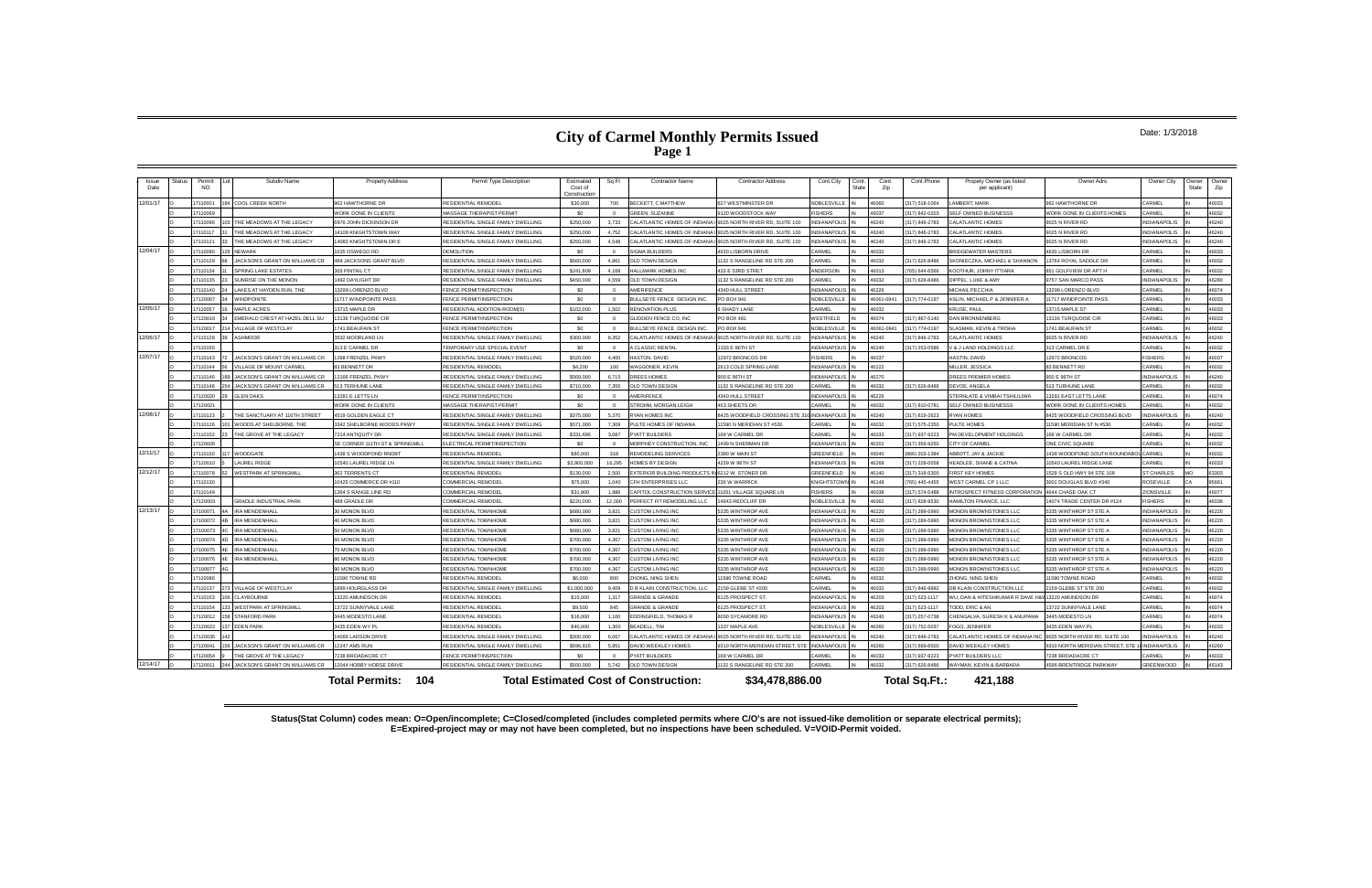## **City of Carmel Monthly Permits Issued Page 2**

#### Date: 1/3/2018

**Status(Stat Column) codes mean: O=Open/incomplete; C=Closed/completed (includes completed permits where C/O's are not issued-like demolition or separate electrical permits); E=Expired-project may or may not have been completed, but no inspections have been scheduled. V=VOID-Permit voided.**

| Issue<br>Date | Status | Permit<br><b>NO</b>  | Subdiv Name                                                  | <b>Property Address</b>                  | Permit Type Description                                            | Estimated<br>Cost of<br>Construction | Sq Ft                   | <b>Contractor Name</b>                            | <b>Contractor Address</b>                     | Cont.City                                | Cont.<br>State | Cont.<br>Zip   | Cont.Phone                       | Propety Owner (as listed<br>per applicant)      | Owner Adrs                                         | Owner City                   | Owner<br><b>State</b> | Owner<br>Zip   |
|---------------|--------|----------------------|--------------------------------------------------------------|------------------------------------------|--------------------------------------------------------------------|--------------------------------------|-------------------------|---------------------------------------------------|-----------------------------------------------|------------------------------------------|----------------|----------------|----------------------------------|-------------------------------------------------|----------------------------------------------------|------------------------------|-----------------------|----------------|
| 12/14/17.     |        | 17120031             | JACKSON'S GRANT ON WILLIAMS CR                               | 12032 HOBBY HOUSE DRIVE                  | RESIDENTIAL SINGLE FAMILY DWELLING                                 | \$550,000                            | 6,191                   | OLD TOWN DESIGN                                   | 132 S RANGELINE RD STE 200                    | CARMEL                                   |                | 46032          | (317) 626-8486                   | MOWATT, JOEL & JOYCE                            | 2616 FREMONT DR E                                  | SOUTH LYON                   |                       | 48178          |
|               |        | 17120033             | BONBAR AT MONON LAKE                                         | 10118 SOLACE LN                          | RESIDENTIAL SINGLE FAMILY DWELLING                                 | \$307,307                            | 5.090                   | M/I HOMES                                         | <b>8500 KEYSTONE CROSSING</b>                 | <b>NDIANAPOLIS</b>                       |                | 16240          | (317) 255-9900                   | <b>M/I HOMES</b>                                | 3500 KEYSTONE CROSSING STE 590                     | INDIANAPOLIS                 |                       | 46240          |
| 12/15/17      |        | 17110088             |                                                              | 211 SE FIRST AVE                         | <b>DEMOLITION</b>                                                  | \$0                                  |                         | DAVID MORTON DESIGNER-BUILDE                      | 1018 HENLEY CIRCLE                            | ARMEI                                    |                | 16032          | 317) 844-1304                    | COTT, JOHN                                      | 729 JOSHUA DR                                      | ARMEI                        |                       | 46033          |
|               |        | 17120014             | ENCLAVE OF CARMEL, THE                                       | 568 MELARK DR                            | RESIDENTIAL ADDITION-ROOM(S                                        | \$25,911                             | 168                     | PATIO ENCLOSURES                                  | 9715 KINCAID DR. #400                         | <b>FISHERS</b>                           |                | 46038          | (317) 579-2255                   | OIS SCHNABE                                     | 568 MELARK DR                                      | CARMEL                       |                       | 46032          |
|               |        | 17120067             |                                                              | 10315 N RUCKLE ST                        | ELECTRICAL PERMIT/INSPECTION                                       | \$0                                  | $\Omega$                | <b>MISTER SPARKY</b>                              | 5561 W. 74TH ST                               | <b>INDIANAPOLIS</b>                      |                | 46268          | 317) 874-8748                    | <b>AWLISS, SHARRON</b>                          | 0315 RUCKLE ST                                     | NDIANAPOLIS                  |                       | 46280          |
|               |        | 17120074             | THE MEADOWS AT THE LEGACY                                    | 6901 JOHN DICKINSON DF                   | <b>FINCE PERMIT/INSPECTION</b>                                     | -90                                  | $\Omega$                | AFFORDABLE FENCE BUILDERS                         | 6023 E 26TH ST                                | <b>INCIANAPOLIS</b>                      |                | 46219          |                                  | <b>OWEN WISE</b>                                | 901 JOHN DICKINSON DR                              | CARMEL                       |                       | 46033          |
| 12/18/17      |        | 17110072             | HERITAGE AT SPRING MILL                                      | 1233 TEMPLE DRIVE                        | <b>TEMPORARY USE MODEL HOME</b>                                    | \$0                                  | $\overline{0}$          | <b>PULTE HOMES OF INDIANA</b>                     | 1590 N MERIDIAN ST #530                       | <b>ARMEL</b>                             |                | 16032          | 317) 575-2350                    | <b>ULTE HOMES OF INDIANA LLC</b>                | 1590 MERIDIAN ST N STE 530                         | <b>ARMEL</b>                 |                       | 46032          |
|               |        | 17110106             | <b>BRIDLEBOURNE</b>                                          | 3557 SEDGEMOOR CIR                       | RESIDENTIAL SWIMMING POOL                                          | \$98,000                             | 3.432                   | MIKE MCGHEE & ASSOC. INC.                         | P.O. BOX 425                                  | `AMRY                                    |                | 46113          | (317) 834-1785                   | HOMPSON, FRED                                   | 557 SEDGEMOOR CIRCLE                               | CARMEL                       |                       | 46032          |
|               |        | 1711015              | THE SANCTUARY AT 116TH STREET                                | 1936 EAGLEVIEW DR                        | RESIDENTIAL REMODE                                                 | \$4,000                              | $\overline{\mathbf{8}}$ | DENG, ALAN                                        | 11936 EAGLEVIEW DR                            | ZIONSVILLE                               |                | 46077          |                                  | DENG. ALAN                                      | 1936 FAGI EVIEW DE                                 | <b>ZIONSVILLE</b>            |                       | 46077          |
|               |        | 17120019             | PARKWOOD CROSSING                                            | 600 96TH ST E #460                       | COMMERCIAL TENANT FINISH                                           | \$80,000                             | 1.728                   | COMPASS CONSTRUCTION                              | 280 E 96TH ST #350                            | <b>NDIANAPOLIS</b>                       |                | 6240           | (317) 644-4024                   | TRATEGIC CAPITAL PARTNERS                       | 80 E 96TH ST #160                                  | NDIANAPOLIS                  |                       | 46240          |
|               |        | 17120042             | <b>BRIDLEBOURNE</b>                                          | 607 SEDGEMOOR CIR                        | RESIDENTIAL SWIMMING POOL                                          | \$80,000                             | 800                     | MUD SLINGER POOL                                  | 5575 ELMWOOD AVE #D                           | NDIANAPOLIS                              |                | 46203          | (317) 650-5131                   | ADE, JOHN                                       | 607 SEDGEMOOR CIRCLE                               | ARMEL                        |                       | 46032          |
|               |        | 17120070             |                                                              | 751 NW FIRST AVE                         | RESIDENTIAL SINGLE FAMILY DWELLING                                 | \$675,000                            | 6.885                   | OLD TOWN DESIGN                                   | 132 S RANGELINE RD STE 200                    | <b>ARMEL</b>                             |                | 6032           | (317) 626-8486                   | (RIEGER, MARK & LISA                            | 696 OTTAWA PASS                                    | CARMEL                       |                       | 46033          |
|               |        | 1712007              | SUNRISE ON THE MONON                                         | 1514 EVENSTAR BLVD                       | RESIDENTIAL SINGLE FAMILY DWELLING                                 | \$350,000                            | 4.923                   | OLD TOWN DESIGN                                   | 1132 S RANGELINE RD STE 200                   | CARMEL                                   |                | 46032          | (317) 626-8486                   | OLD TOWN DEVELOPMENT, LLC                       | 132 SOUTH RANGE LINE ROAD                          | CARMEL                       |                       | 46032          |
| 12/19/17      |        | 17120005             |                                                              | 1605 E 106 ST                            | <b>INSTITUTIONAL REMODEL</b>                                       | \$18,993                             | 2.200                   | <b>ILTMEYER, ROBIN</b>                            | 5555 ELMWOOD AVE                              | <b>INDIANAPOLIS</b>                      |                | 46203          | (317) 488-8005                   | RCHARD PARK PRESBYTERIAN CHUR                   | 1605 E 106TH ST                                    | NDIANAPOLIS<br><b>CARMEL</b> |                       | 46280          |
|               |        | 17120013<br>17120038 | <b>VILLAGE OF WESTCLAY</b><br>JACKSON'S GRANT ON WILLIAMS CR | 1875 HOURGLASS DR<br>12336 AMS CT        | RESIDENTIAL ADDITION-ROOM(S)<br>RESIDENTIAL SINGLE FAMILY DWELLING | \$34,000                             | 264<br>6.162            | <b>EXEMPLAR CONSTRUCTION</b>                      | PO BOX 160<br>9310 NORTH MERIDIAN STREET, STE | <b>VOBLESVILLE</b><br><b>NDIANAPOLIS</b> |                | 46060<br>16260 | (317) 450-5047<br>(317) 669-8500 | RANCIS, JIM                                     | 875 HOURGLASS DR<br>310 NORTH MERIDIAN STREET, STE | <b>INDIANAPOLIS</b>          |                       | 46032<br>46260 |
|               |        | 17120039             |                                                              | 101 E CARMEL DR                          | COMMERCIAL REMODE                                                  | \$675,000<br>\$550,000               | 9,000                   | <b>DAVID WEEKLEY HOMES</b><br>MESSER CONSTRUCTION | 2445 N MERIDIAN ST                            | <b>INDIANAPOLIS</b>                      |                | 46208          | (317) 576-9250                   | <b>DAVID WEEKLEY HOMES</b><br>APA HOLDINGS, LLC | 101 E CARMEL DR                                    | CARMEL                       |                       | 46032          |
|               |        | 17120046             |                                                              | 11711 N PENNSYLVANIA ST #200             | COMMERCIAL REMODE                                                  | \$31,000                             | 452                     | <b>CTI CONSTRUCTION LLC</b>                       | 016 3RD AVE SW #200                           | <b>CARMEL</b>                            |                | 16032          | (317) 573-6052                   | <b>IORTH PENNSYLVANIA STR. ASSOC</b>            | 1711 PENNSYLVANIA ST N #200                        | CARMEL                       |                       | 46032          |
|               |        | 17120050             |                                                              | 11128 CROOKED STICK LN - MAINTENANCE     | COMMERCIAL ACCESSORY STRUCTURE                                     | \$645,000                            | 8,995                   | <b>SULLIVAN CORP. THE</b>                         | 15299 STONY CREEK WY                          | NOBLESVILLE                              |                | 46060          | (317) 776-2770                   | ROOKED STICK GOLF CLUB                          | 964 BURNING TREE LN                                | CARMEL                       |                       | 46032          |
|               |        | 17120069             | WOODS AT SHELBORNE, THE                                      | 3369 SHELBORNE WOODS PKY                 | RESIDENTIAL REMODEI                                                | \$50,000                             | 1.851                   | <b>MR. RIGHT REMODELING</b>                       | 010 KENDALL CT                                | <b>NESTFIELD</b>                         |                | 16074          | 317) 450-9535                    | HALIT, JULIA DR                                 | 369 SHELBOURNE WOODS PARKWAY CARMEI                |                              |                       | 46032          |
|               |        | 17120078             | <b>NEWARK</b>                                                | 115 NAPPANEE DR                          | RESIDENTIAL SINGLE FAMILY DWELLING                                 | \$630,000                            | 6,083                   | OLD TOWN DESIGN                                   | 1132 S RANGELINE RD STE 200                   | CARMEL                                   |                | 16032          | (317) 626-8486                   | CHNEIDER, PAUL & HOLLY                          | 152 SUE DR                                         | ARMF                         |                       | 46033          |
| 12/20/17      |        | 17120004             | SUN MUNDY ONE TWO THREE                                      | 10679 N MICHIGAN RD                      | COMMERCIAL REMODE                                                  | \$2,500,000                          | 65.166                  | <b>ILLIATTE GENERAL CONTRACTOR</b>                | 2515 BLOYD AVE                                | INDIANAPOLI:                             |                | 46218          | $(317)$ 638-3355                 | <b>BAR REIT</b>                                 | 3625 DUFFERIN ST                                   | <b>TORONTO</b>               | <b>ON</b>             | <b>M3K1N4</b>  |
|               |        | 17120015             | WOODS AT SHELBORNE. THE                                      | 3327 SHELBORNE WOODS PKWY                | RESIDENTIAL SINGLE FAMILY DWELLING                                 | \$575,000                            | 7.318                   | PULTE HOMES OF INDIANA                            | 1590 N MERIDIAN ST #530                       | <b>ARMEL</b>                             |                | 46032          | (317) 575-2350                   | PULTE HOMES                                     | 1590 MERIDIAN ST N #530                            | CARMEL                       |                       | 46032          |
|               |        | 17120047             | CARMEL SCIENCE AND TECHNOLOGY                                | 645 W CARMEL DR #180                     | COMMERCIAL REMODEL                                                 | \$274,000                            | 5.061                   | LLEN SYSTEMS INC                                  | P.O. BOX 226                                  | AIRLAND                                  |                | 46126          | 317) 716-5926                    | ATAPCO CARMEL INC                               | 30 W CARMEL DR #135                                | CARMEL                       |                       | 46032          |
|               |        | 17120088             |                                                              | 01 E CARMEL DR                           | <b>TEMPORARY USE CONSTRUCTION FACILITY</b>                         | \$0                                  | $\Omega$                | MESSER CONSTRUCTION                               | 2445 N MERIDIAN ST                            | NDIANAPOLI                               |                | 46208          | (317) 576-9250                   | PA HOLDINGS, LLC                                | 01 E CARMEL DF                                     | ARMF                         |                       | 46032          |
| 12/21/17      |        | 17120032             | THE SANCTUARY AT 116TH STREET                                | 4458 FAGLERIDGE LN                       | RESIDENTIAL SINGLE FAMILY DWELLING                                 | \$327,000                            | 4.675                   | YAN HOMES INC                                     | 8425 WOODFIELD CROSSING STE 3                 | INDIANAPOLIS                             |                | 46240          | (317) 819-2623                   | YAN HOMES                                       | 3425 WOODFIELD CROSSING BLVD                       | NDIANAPOLIS                  |                       | 46240          |
|               |        | 17120049             |                                                              | 1225 E 116 ST                            | <b>DEMOLITION</b>                                                  | \$0                                  | $\Omega$                | CASEY-BERTRAM CONSTRUCTION                        | 5780 E 25TH ST                                | NDIANAPOLIS                              |                | 46218          | (317) 546-3366                   | EYMER, JEREMY & WENDY                           | 225 E 116TH ST                                     | CARMEL                       |                       | 46032          |
|               |        | 17120053             |                                                              | 3750 MICHIGAN RD                         | <b><i>TEMPORARY USE CONSTRUCTION FACILITY</i></b>                  | \$0                                  | $\Omega$                | MILL STONE MANAGEMENT LLC                         | 9800 WESTPOINT DR #200                        | <b>NDIANAPOLIS</b>                       |                | 46256          | 765) 720-5250                    | JICHIGAN RD SELF STORAGE                        | 800 WESTPOINT DR                                   | NDIANAPOLIS                  |                       | 46256          |
|               |        | 7120072              | <b>ASHMOOR</b>                                               | 487 YANCEY PL                            | RESIDENTIAL SINGLE FAMILY DWELLING                                 | \$463,476                            | 7.491                   | <b>DLD TOWN DESIGN</b>                            | 132 S RANGELINE RD STE 200                    | <b>ARMEL</b>                             |                | 6032           | 317) 626-8486                    | ALATI ANTIC HOMES                               | 025 N RIVER RD                                     | NDIANAPOLIS                  |                       | 46240          |
|               |        | 17120073             | JACKSON'S GRANT ON WILLIAMS CR                               | <b>12258 AMS RUN</b>                     | RESIDENTIAL SINGLE FAMILY DWELLING                                 | \$649,300                            | 6,189                   | DAVID WEEKLEY HOMES                               | 3310 NORTH MERIDIAN STREET STR                | INDIANAPOLI:                             |                | 46260          | $(317)$ 669-8500                 | ACKSONS GRANT REAL ESTATE CO                    | 3578 EAST 131ST STREET, STE 200                    | FISHERS                      |                       | 46037          |
|               |        | 17120104             |                                                              | 1641 W 146 ST                            | <b>LECTRICAL PERMIT/INSPECTION</b>                                 | \$0                                  |                         | <b>MIDWESTERN ELECTRIC</b>                        | 385 N ARLINGTON AVE                           | NDIANAPOLIS                              |                | 16218          | 317) 545-7641                    | <b>ITY OF CARME</b>                             | <b>NE CIVIC SQUARE</b>                             | <b>ARMEI</b>                 |                       | 46032          |
|               |        | 17120105             |                                                              | 1651 W 136 ST                            | ELECTRICAL PERMIT/INSPECTION                                       | \$0                                  | $\Omega$                | MIDWESTERN ELECTRIC                               | 3385 N ARLINGTON AVE                          | NDIANAPOLIS                              |                | 46218          | 317) 545-7641                    | <b>ITY OF CARMEL</b>                            | <b>INE CIVIC SQUARE</b>                            | <b>ARMEI</b>                 |                       | 46032          |
| 12/22/17      |        | 7120079              | MAPLE ACRES                                                  | 3332 E 136TH ST                          | RESIDENTIAL ADDITION-ROOM(S)                                       | \$80,000                             | 576                     | CJB BUILDERS GROUP LLC                            | 175 HARROWGATE DR                             | CARMEL                                   |                | 16033          |                                  | IXLER, KRISTY & STEVE                           | 3332 SMOKEY ROW RD                                 | CARMEL                       |                       | 46033          |
|               |        | 17120103             | WOODLAND GOLF CLUB                                           | 1921 E 116 ST                            | ELECTRICAL PERMIT/INSPECTION                                       | \$0                                  | $\sqrt{ }$              | <b>IOHNSON PHILIP</b>                             | 5868 E 71ST ST                                | <b>INDIANAPOLI</b>                       |                | 46220          | (317) 361-3649                   | CHOE CHONG                                      | 1921 E 116TH ST                                    | CARMEL                       |                       | 46032          |
|               |        | 17120115             | <b>BROOKSHIRE</b>                                            | 12176 CRESTWOOD DR                       | ELECTRICAL PERMIT/INSPECTION                                       | \$0                                  | $\Omega$                | <b><i>NAGONER ELECTRIC, INC</i></b>               | P.O. BOX 36056                                | <b>INDIANAPOLIS</b>                      |                | 46236          | (317) 491-3331                   | CHICK, ROBERT                                   | 2176 CRESTWOOD DR                                  | CARMEL                       |                       | 46236          |
|               |        | 17120116             |                                                              | 4645 W 116 ST                            | ELECTRICAL PERMIT/INSPECTION                                       | \$0                                  | $\Omega$                | <b>ILL AROUND FIXIN LLC</b>                       | 4645 W 116TH ST                               | <b>ZIONSVILLE</b>                        |                | 16077          | (317) 518-5087                   | <b>ONIELA, ANDRIUS</b>                          | 0839 GREENBRIER DR                                 | CARMEL                       |                       | 46032          |
| 12/27/17      |        | 17120006             |                                                              | 140 E CARMEL DR                          | COMMERCIAL REMODEL                                                 | \$1,251,000                          | 5.961                   | <b>IAGERMAN CONSTRUCTION</b>                      | 510 W WASHINGTON BLVD                         | T. WAYNE                                 |                | 6802           | 260) 424-1470                    | TAR FINANCIAL                                   | 35 MAIN ST                                         | <b>INDERSON</b>              |                       | 46015          |
|               |        | 17120076             |                                                              | 1595 N MERIDIAN ST 7TH FLOOR             | COMMERCIAL TENANT FINISH                                           | \$62,300                             | 4,490                   | APITOL CONSTRUCTION SERVI                         | 1051 VILLAGE SQUARE LN                        | <b>ISHERS</b>                            |                | 16038          | (317) 574-5488                   | OGETI USA LLC                                   | 00 BROADACRES DR #410                              | <b>NI OOMEIEI D</b>          |                       | 07003          |
|               |        | 17120077             |                                                              | 13420 N MERIDIAN ST #140                 | COMMERCIAL TENANT FINISH                                           | \$100,000                            | 1.391                   | UILDSMART CONSTRUCTION.                           | 230 N RANGELINE RD                            | CARMEL                                   |                | 46032          | (317) 752-5357                   | ST. VINCENT CARMEL HOSPITAL INC                 | 0330 MERIDIAN ST N STE 430                         | INDIANAPOLIS                 |                       | 46290          |
|               |        | 17120080             |                                                              | <b>301 PENNSYLVANIA PKWY FIRST FLOOR</b> | COMMERCIAL TENANT FINISH                                           | \$155,380                            | 7.366                   | CAPITOL CONSTRUCTION SERVICE                      | 11051 VILLAGE SQUARE LN                       | <b>ISHERS</b>                            |                | 46038          | (317) 574-5488                   | 9 MERIDIAN INVESTORS, LLC                       | 70 TOWNSHIP LINE RD #150                           | <b>ARDLEY</b>                |                       | 19067          |
|               |        | 17120081             | <b>AUMAN'S ADDITION</b>                                      | 315 E 126TH ST                           | RESIDENTIAL SINGLE FAMILY DWELLING                                 | \$400,000                            | 3.398                   | OLD TOWN DESIGN                                   | 132 S RANGELINE RD STE 200                    | <b>ARMEL</b>                             |                | 16032          | 317) 626-8486                    | OURADO, CHRISTOPHER & JOANNE                    | 545 TRAMMEL CT                                     | <b>ARMEL</b>                 |                       | 46033          |
|               |        | 17120083             | PARKWOOD CROSSING                                            | 510 E 96TH ST 1ST & 4TH FLOORS           | OMMERCIAL TENANT FINISH                                            | \$85,300                             | 3,553                   | APITOL CONSTRUCTION SERVICI                       | 11051 VILLAGE SQUARE LN                       | <b>ISHERS</b>                            |                | 16038          | (317) 574-5488                   | EALMED CORP                                     | 1752 DEERWOOD PARK BLVD #101                       | <b>ACKSONVILLE</b>           |                       | 32256          |
|               |        | 17120085             | JACKSON'S GRANT ON WILLIAMS CR                               | 12068 HOBBY HORSE DRIVE                  | RESIDENTIAL SINGLE FAMILY DWELLING                                 | \$550,000                            | 5.427                   | OLD TOWN DESIGN                                   | 1132 S RANGELINE RD STE 200                   | CARMEL                                   |                | 46032          | (317) 626-8486                   | URRETT, DONALD & NANCY                          | 1014 RUNNING TIDE CT                               | NDIANAPOLIS                  |                       | 46236          |
|               |        | 17120092             |                                                              | 1600 WESTFIELD BLVD - THE CORNER         | <b>DEMOLITION</b>                                                  | \$0                                  | $\Omega$                | DENNEY EXCAVATING                                 | 2031 S. BELMONT                               | <b>NDIANAPOLI</b>                        |                | 16221          | (317) 423-0738                   | ORNER ASSOCIATES L.P.                           | 0 S. MERIDIAN ST. SUITE 1100                       | NDIANAPOLIS                  |                       | 46204          |
|               |        | 17120120             | CLARIDGE FARM                                                | 195 N CLARIDGE WAY                       | <b>ENCE PERMIT/INSPECTION</b>                                      | \$0                                  | $\Omega$                | AFFORDABLE FENCE BUILDERS                         | 6023 E 26TH ST                                | NCIANAPOLIS                              |                | 46219          |                                  | CHONG MAN & HEWOOK LEE                          | 195 N CLARIDGE WAY                                 | ARMEL                        |                       | 46032          |
|               |        | 7120121              | <b>GRANDIN HALL</b>                                          | 5331 RANDOLPH CRESCENT DR                | <b>ENCE PERMIT/INSPECTION</b>                                      | \$0                                  | $\Omega$                | ACKYARD SOLUTIONS                                 | 1128 STATE RD 19                              | CICERO                                   |                | 6034           |                                  | CARL III & JILL RAINES                          | 331 RANDOLPH CRESCENT DR                           | CARMEI                       |                       | 46033          |
| 12/28/17      |        | 17120051             | THE PRESERVE AT BEAR CREEK                                   | 4468 EVERGREEN TRAIL                     | RESIDENTIAL SINGLE FAMILY DWELLING                                 | \$399,000                            | 5.821                   | <b>PULTE HOMES OF INDIANA</b>                     | 1590 N MERIDIAN ST #530                       | CARMEL                                   |                | <b>GEO32</b>   | (317) 575-2350                   | PULTE HOMES                                     | 1590 MERIDIAN ST N #530                            | CARMEL                       |                       | 46032          |
|               |        | 17120052             | WOODS AT SHELBORNE. THE                                      | 3311 SHELBORNE WOODS PKWY                | RESIDENTIAL SINGLE FAMILY DWELLING                                 | \$586,000                            | 7.327                   | ULTE HOMES OF INDIANA                             | 11590 N MERIDIAN ST #530                      | CARMEL                                   |                | 46032          | (317) 575-2350                   | <b>ULTE HOMES</b>                               | 1590 MERIDIAN ST N #530                            | CARMEL                       |                       | 46032          |
|               |        | 17120086             | 32 SUNRISE ON THE MONON                                      | 1465 SUNDOWN CIF                         | RESIDENTIAL SINGLE FAMILY DWELLING                                 | \$875,000                            | 7,608                   | OLD TOWN DESIGN                                   | 1132 S RANGELINE RD STE 200                   | CARMEL                                   |                | 46032          | (317) 626-8486                   | FISHER, EUGENE & ANGELA MCDONAL                 | 1495 STARCROSS IN #150                             | NDIANAPOLIS                  |                       | 46280          |
|               |        |                      |                                                              | <b>Total Permits: 104</b>                |                                                                    |                                      |                         | <b>Total Estimated Cost of Construction:</b>      | \$34,478,886.00                               |                                          |                |                | Total Sq.Ft.:                    | 421.188                                         |                                                    |                              |                       |                |